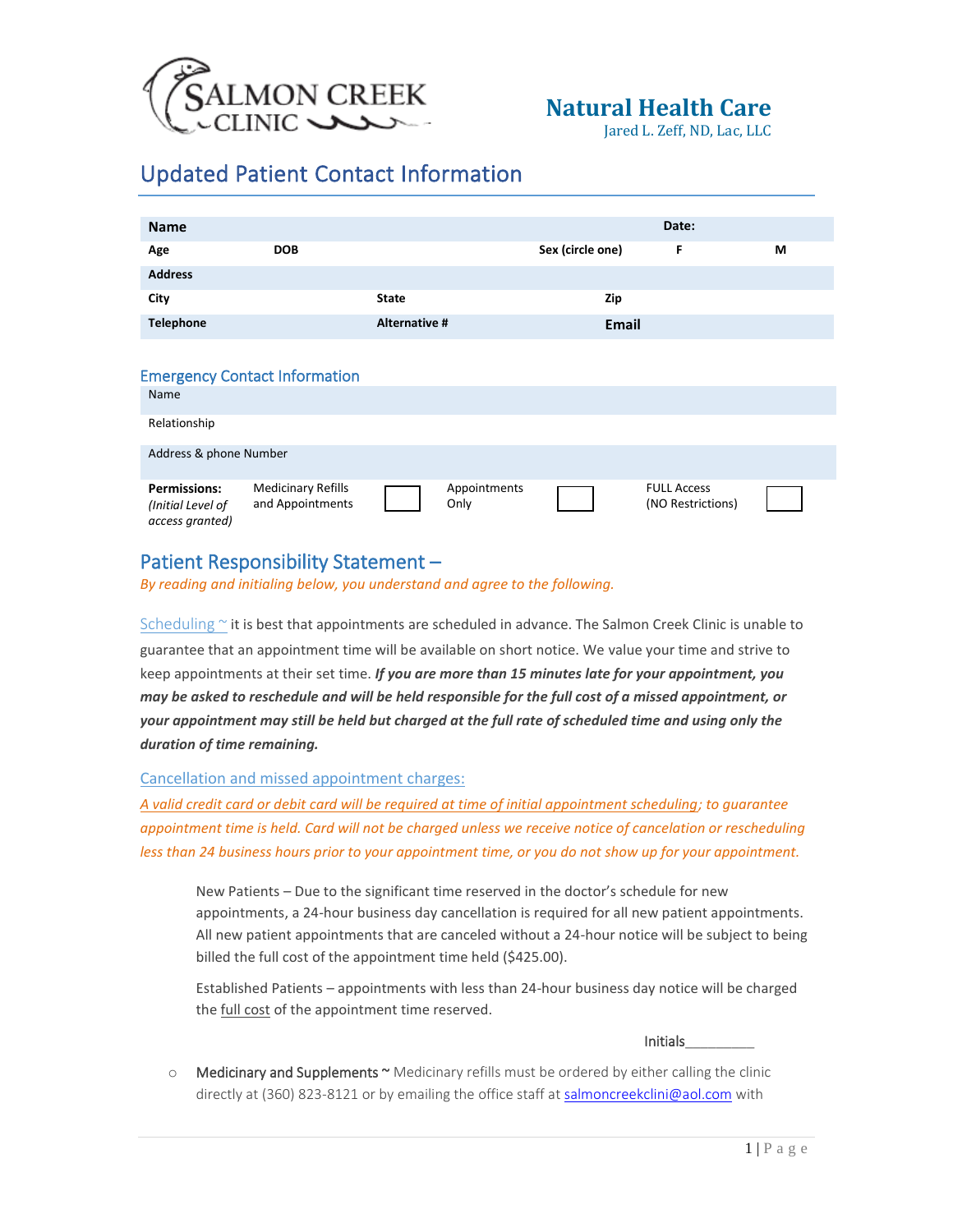

Jared L. Zeff, ND, Lac, LLC

specific refill needs; this includes size, item, and urgency. All medicinary refill requests take 24-48 hours minimum for refill. It is best to request refills prior to running out of items. All medicinary items are required to be paid in full at the time of request. Items will be held a maximum of two weeks from the date of preparation and will be re-stocked at the patient's cost, if not otherwise arranged.

### Initials\_\_\_\_\_\_\_\_\_

 $\circ$  Phone call policy  $\sim$  The Salmon Creek Clinic physicians encourage patients to call if you have questions after your office visit. It is understood by the Salmon Creek Clinic's physicians and staff that clarifying issues and answering basic questions could assist with the success in your health care. However, phone calls or questions that require a longer time frame (more than 5 minutes), may be billed as a phone consultation. All the Salmon Creek Clinic's patients are encouraged to make follow-up office visits; we recommend utilizing this time for multiple questions and for more detailed clarification of information. We encourage our patients to contact the Salmon Creek Clinic directly, during regular business hours. Our clinic hours are Tuesday through Friday from 9:00am to 5:00pm. Please reserve evening and after hours contact numbers for severe or emergent situations only. In the case of emergency, if you unable to reach one of our physicians immediately, please call 911.

## Initials\_\_\_\_\_\_\_\_\_

o Email Policy ~ Physicians and staff of Salmon Creek Clinic are happy to reply to questions and concerns through email correspondence. If the email correspondence becomes lengthy or excessive, the Salmon Creek Clinic physicians and staff reserve the right to request follow-up, either in office or via a Telehealth consultation. Appropriate charges will apply.

Logistical emails (regarding payment, etc.) can be directed to [salmoncreekclini@aol.com](mailto:salmoncreekclini@aol.com)

#### Initials\_\_\_\_\_\_\_\_\_

o Payment ~ for your convenience we accept Cash, Check, Visa, MasterCard, Discover and American Express. Unless previously approved, payment is due in full at time of service.

Initials\_\_\_\_\_\_\_\_\_

### Informed Consent -

Any health care is not without its risks or is guaranteed to be successful. Naturopathic care is generally safer than other systems of medicine, but there are potential risks in what we do as well. *By reading and initialing below, you acknowledge your awareness and understanding of such risks.* 

1. The Salmon Creek Clinic, the physicians practicing within, and clinical staff do not recommend that you discontinue any other treatment or care provided by any other health care professional.

**Initials**\_\_\_\_\_\_\_\_\_

2. Acupuncture treatments may result in a bruise at the site of the needle insertion. Any needle insertion carries a small risk of infection, though we use only single-use, sterile needles to minimize any risk.

**Initials**\_\_\_\_\_\_\_\_\_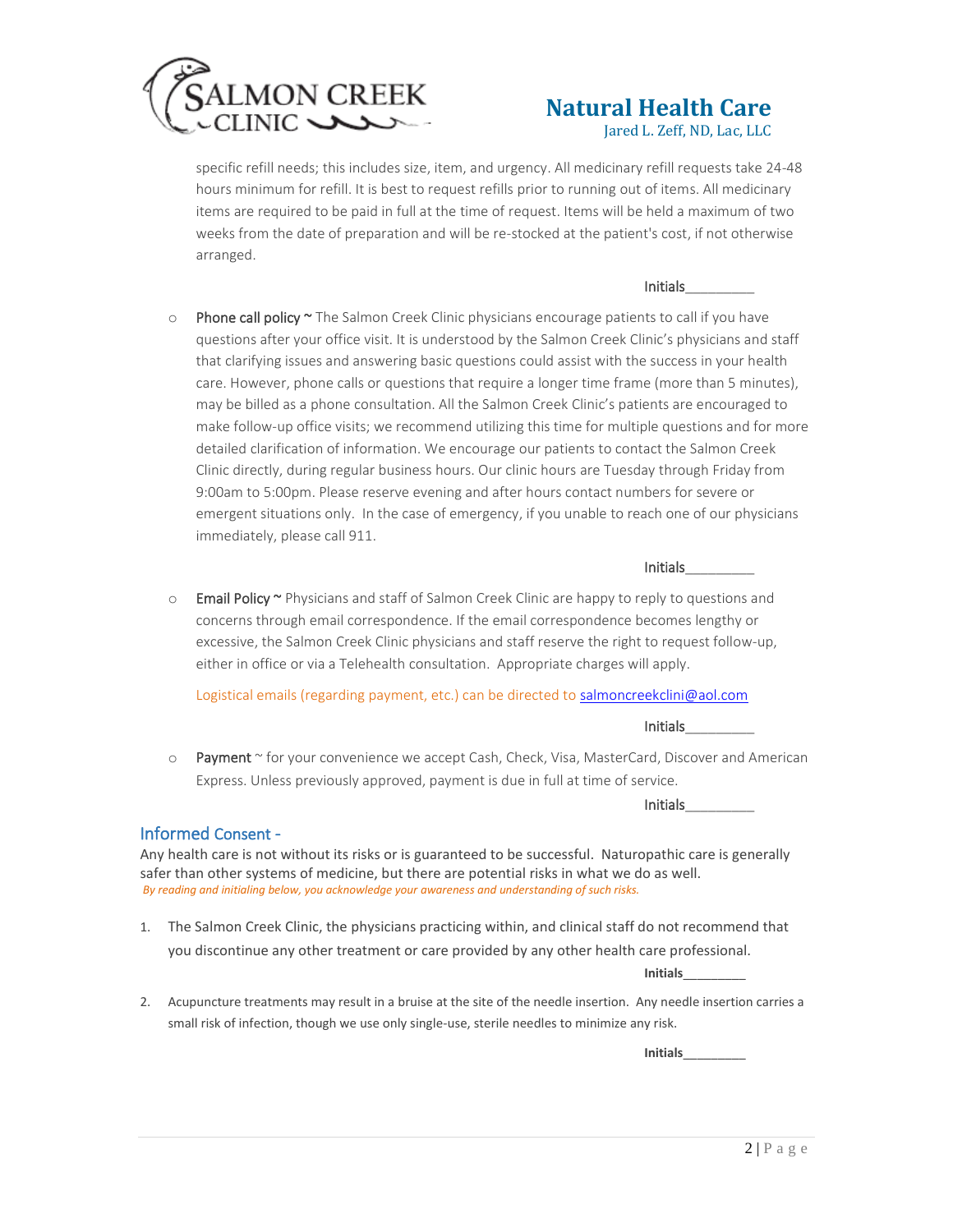

Jared L. Zeff, ND, Lac, LLC

3. Natural healing may occasionally generate a "healing reaction." All new patients receive a paper, which discusses this, *Nature's Cure and the Process of Healing.* Generally, this will be a flu-like state with fever for a few days, but may be different from that, and may require expert attention and guidance to the next stage of healing.

**Initials**\_\_\_\_\_\_\_\_\_

## Consent for Use or Disclosure of Health Information

### Our Privacy Pledge

While the law requires us to give you this disclosure, please understand that we have, and always will, respect the privacy of your health information. Along with this consent form, a copy of the privacy notice that describes our privacy policies in detail will be available for your perusal at our clinic and can also be found on our website. You have the right to review that notice before you sign this consent form. We reserve the right to change our privacy practices as described in that notice. We will make the changes available to you as soon as the changes are made.

## Right to limit uses or disclosures

You have the right to request that we do not disclose your health information to specific individuals, companies, or organizations. If you would like to place any restrictions on the use or disclosure of your health information, please let us know in writing.

*We would like to share with you how we might be asked to use or disclose your health care information:*

1. It may be that personnel of the Salmon Creek Clinic have to disclose your health information, including all your clinical records, to another health care provider or a hospital if it is necessary to refer you to them for diagnosis, assessment, or treatment of your health condition. Unless we have received a patient authorized request from another practitioner.

**Initials**\_\_\_\_\_\_\_\_\_

2. It may be that our front office staff may need to disclose your treatment or examination records if asked for by your insurance company or official government agency.

**Initials**\_\_\_\_\_\_\_\_\_

3. Should you wish to work with your medical insurance carrier for potential reimbursement, it may become necessary for our billing staff to disclose your treatment and billing records.

**Initials**\_\_\_\_\_\_\_\_\_

4. Personnel of the Salmon Creek Clinic may need to use your name, address, phone number, or your clinical records to contact you to provide appointment reminders or information about treatment alternatives. If you are not at home to receive an appointment reminder, a message will be left on your answering machine.

**Initials**\_\_\_\_\_\_\_\_\_

### Telehealth Consultations?

Telehealth is the practice of health care delivery, diagnosis, consultation, treatment, transfer of medical data, and education using information and communication technologies.

Telehealth uses health information for diagnosis, therapy, follow-up and/or education, and may include any of the following:

- O Patient medical records
- $O$  Medical images
- $O$  Live two-way audio and video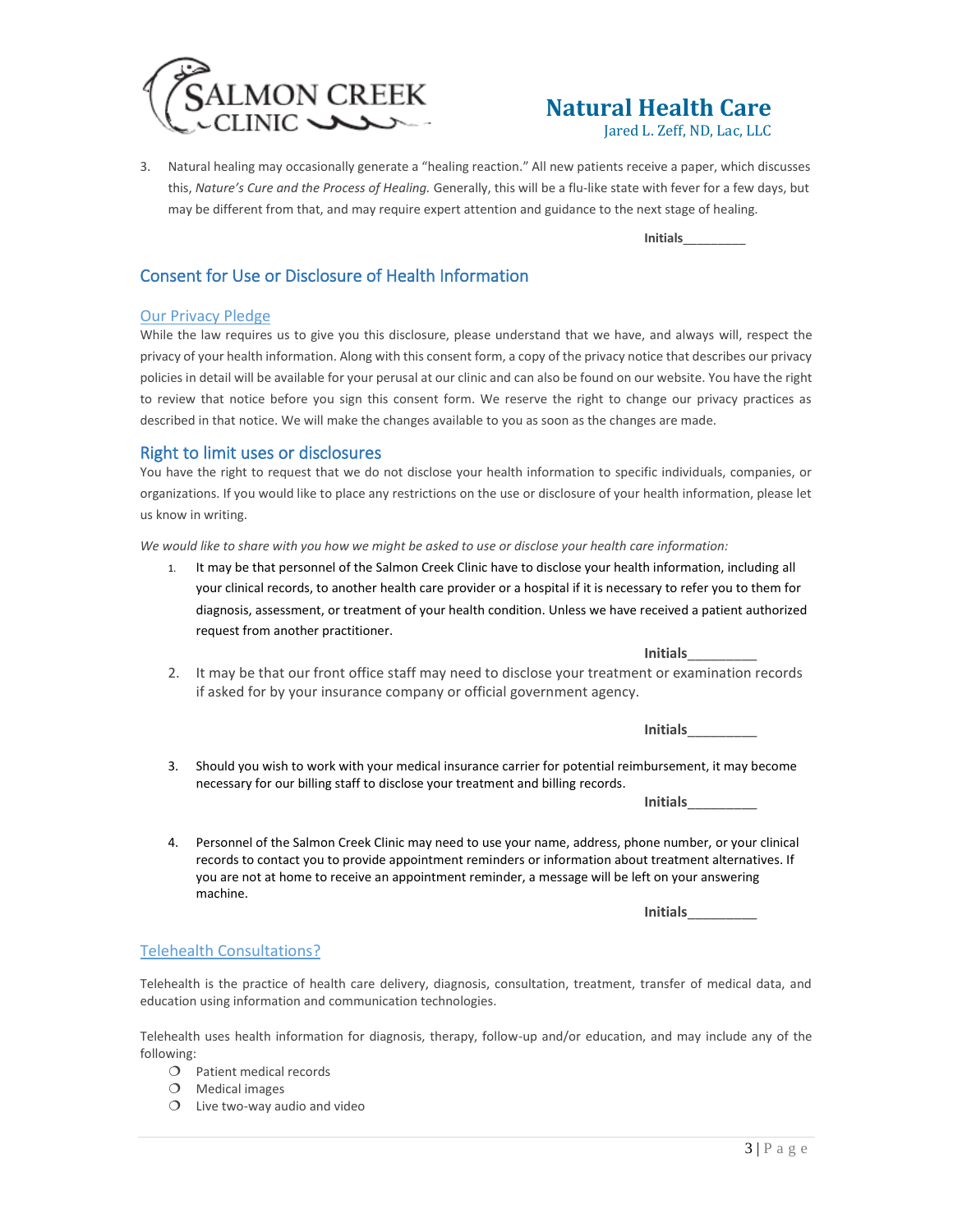

Jared L. Zeff, ND, Lac, LLC



During the Telehealth health service, details of your medical history, examinations, x-rays, and tests may be discussed using interactive video, audio and/or telecommunications technology.

All existing laws regarding privacy and security of your health information and copies of your medical records apply to this Telehealth health service and the audio and video information transmitted.

The Salmon Creek Clinic will do our best to protect the confidentiality of the patient identification and imaging data.

**Initials**

**Before sending any electronic form of communication to the Salmon Creek Clinic, please read and understand the following information regarding the risks and conditions of the use of electronic communication.**

### Risks associated with electronic forms of communication

Transmitting patient information electronically has several risks that should be considered. These risks include, and are not limited to, the following:

- The circulation of electronic communications being forwarded and stored in numerous paper and electronic files.
- The immediate broadcasting of electronic communication worldwide, which can be received by many intended, and potentially unintended, recipients.
- Sending an electronic communication can easily be misaddressed and sent to a non-affiliated recipient.
- Electronic communication is easier to be falsified/impersonated than handwritten or signed documents.
- Backup copies of electronic communication may exist even after sender or recipient has deleted their copy.
- Employers and on-line services have a right to archive and inspect Electronic Communication transmitted through their systems.
- Electronic communication can be intercepted, altered, forwarded, or used without authorization or detection.
- Electronic communication can be used as evidence in court.

**Initials** \_\_\_\_\_\_\_\_\_\_

## Conditions for the use of electronic forms of communication

The Salmon Creek Clinic will use all reasonable means to protect the security and confidentiality of any electronic communication sent and received. However, because of the risks outlined above, the Salmon Creek Clinic cannot guarantee the security and confidentiality of any communication provided electronically and will not be liable for improper disclosure of confidential information that is not caused by Salmon Creek Clinic's intentional misconduct. Thus, individuals must consent to the use of any electronic communication. Consent to the use of electronic communication includes agreement with the following conditions:

• Although the Salmon Creek Clinic will strive to read and respond properly to electronic communications received, we cannot guarantee that any electronic communication will be received, read, or responded to within any period. Thus, this form of communication should not be used for medical emergencies or any